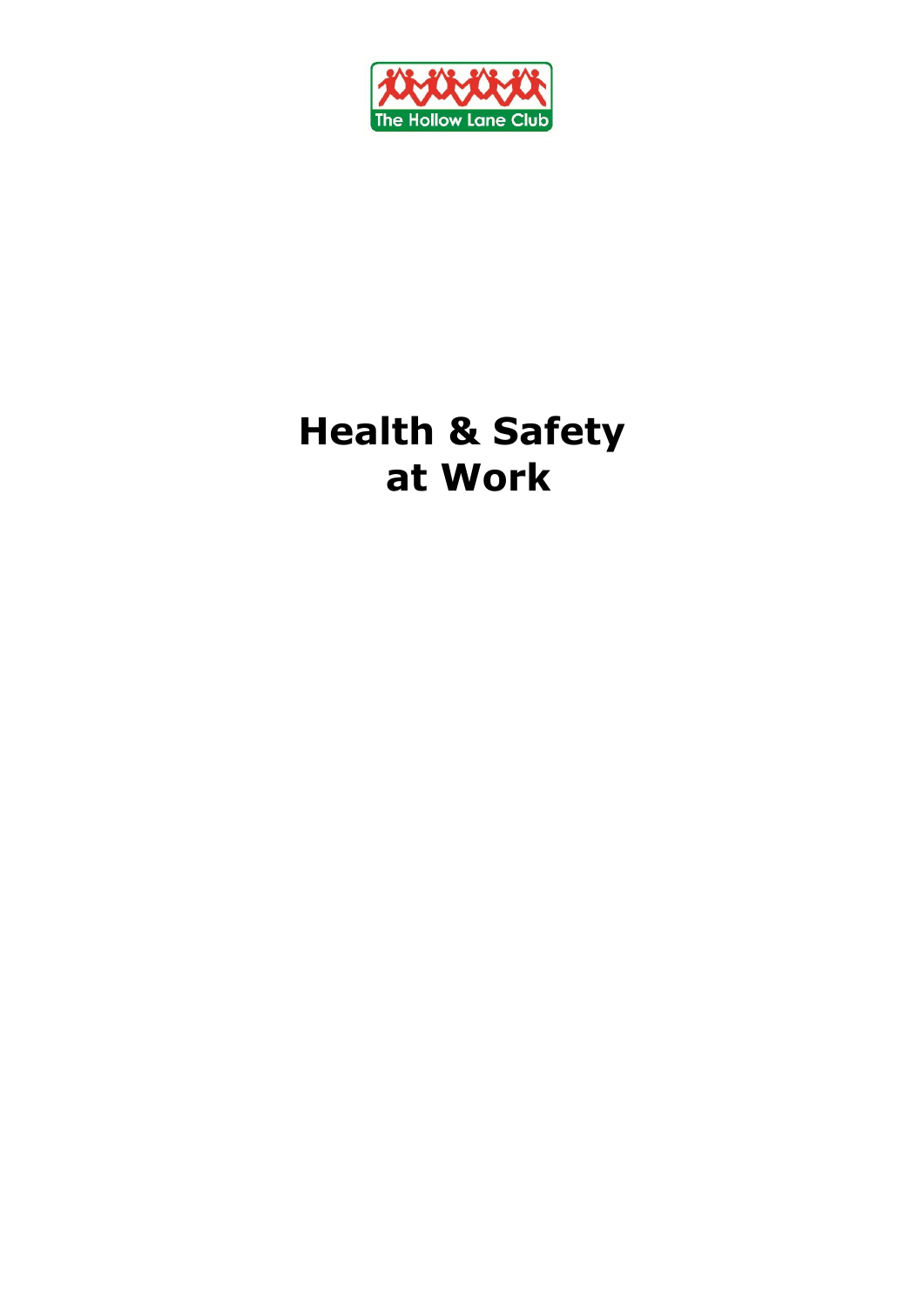

# **Index**

#### **Statement of Intent Health & Safety Policy Introduction**

- Specific Responsibilities
- Staff Responsibilities

#### **Risk Assessment Accidents**

- Prevention and Reporting
- Accident Record Book
- RIDDOR
- First Aid Boxes

#### **Cleanliness of Premises COSHH**

## **Contractors/Entertainers Driving Safety**

Principles of Safe Driving

### **Electrical Safety**

## **Environment and the Work Place**

- **Lighting**
- Noise at Work Regulations 1989
- Space
- **Heating**
- Ventilation

#### **Fire Precautions**

#### - Fire Procedure

#### **Food Handling**

- Principles of Safely Handling Food
- Keep it clean keep it cool keep it covered
- Principles of Safely Using Equipment in Catering Areas

#### **Health & Hygiene Induction and Training Lifting & Manual Handling**

- Review of Policy
- Water and Electricity Points

**Personal Safety and Security**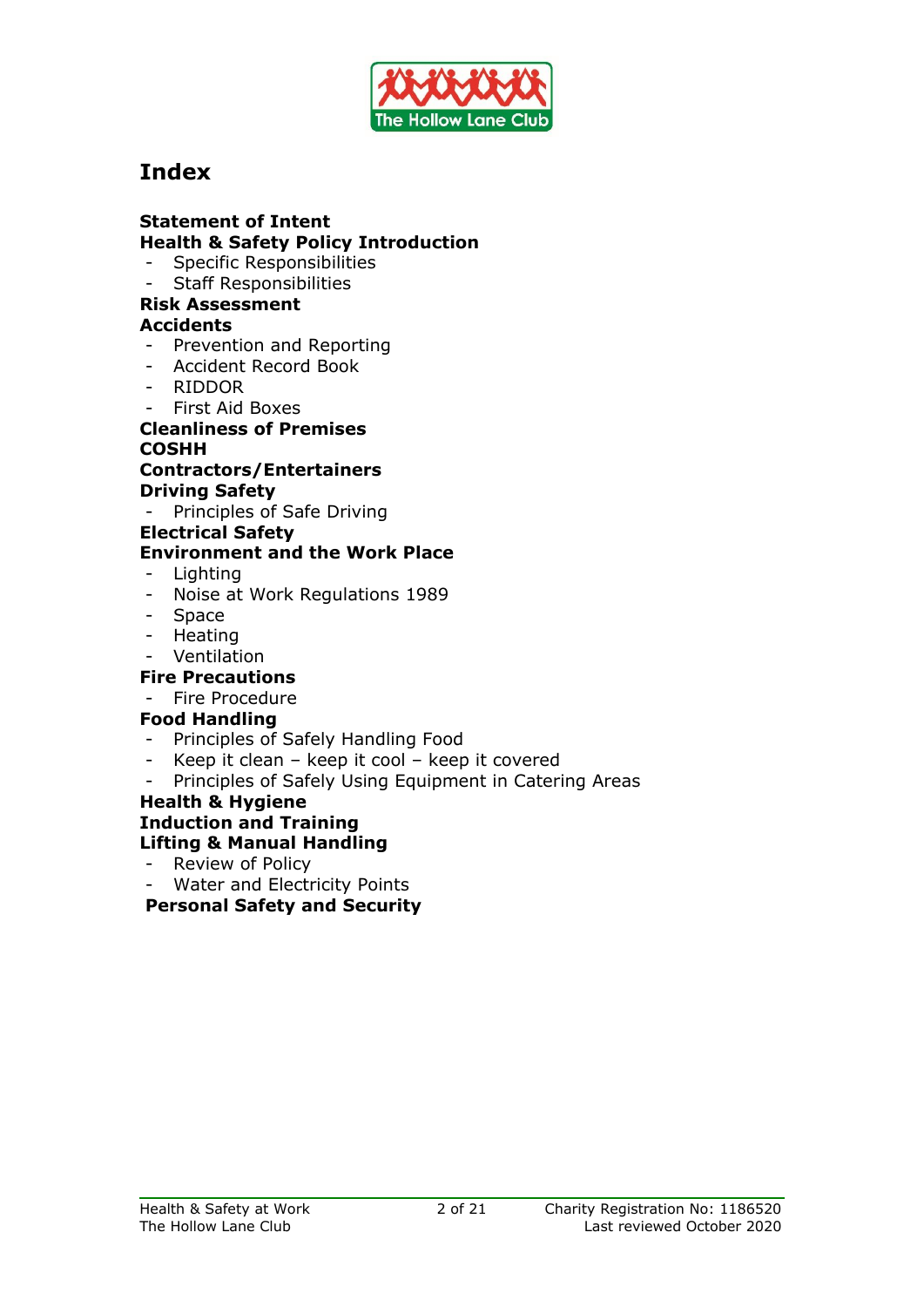

#### **Statement of Intent**

The provision recognises that as an employer the provision has a responsibility to ensure the health, safety and welfare at work of the provision's employees, whether paid or voluntary. The provision also recognises that it has a responsibility to any other people who may be affected by its activities.

In accordance with the Health and Safety at Work Act, the provision maintains safe working conditions and ensures that all employees, paid or voluntary, are sufficiently aware of and practise safe systems of working.

Trustees Reviewed 1 October 2020 Next Review due October 2022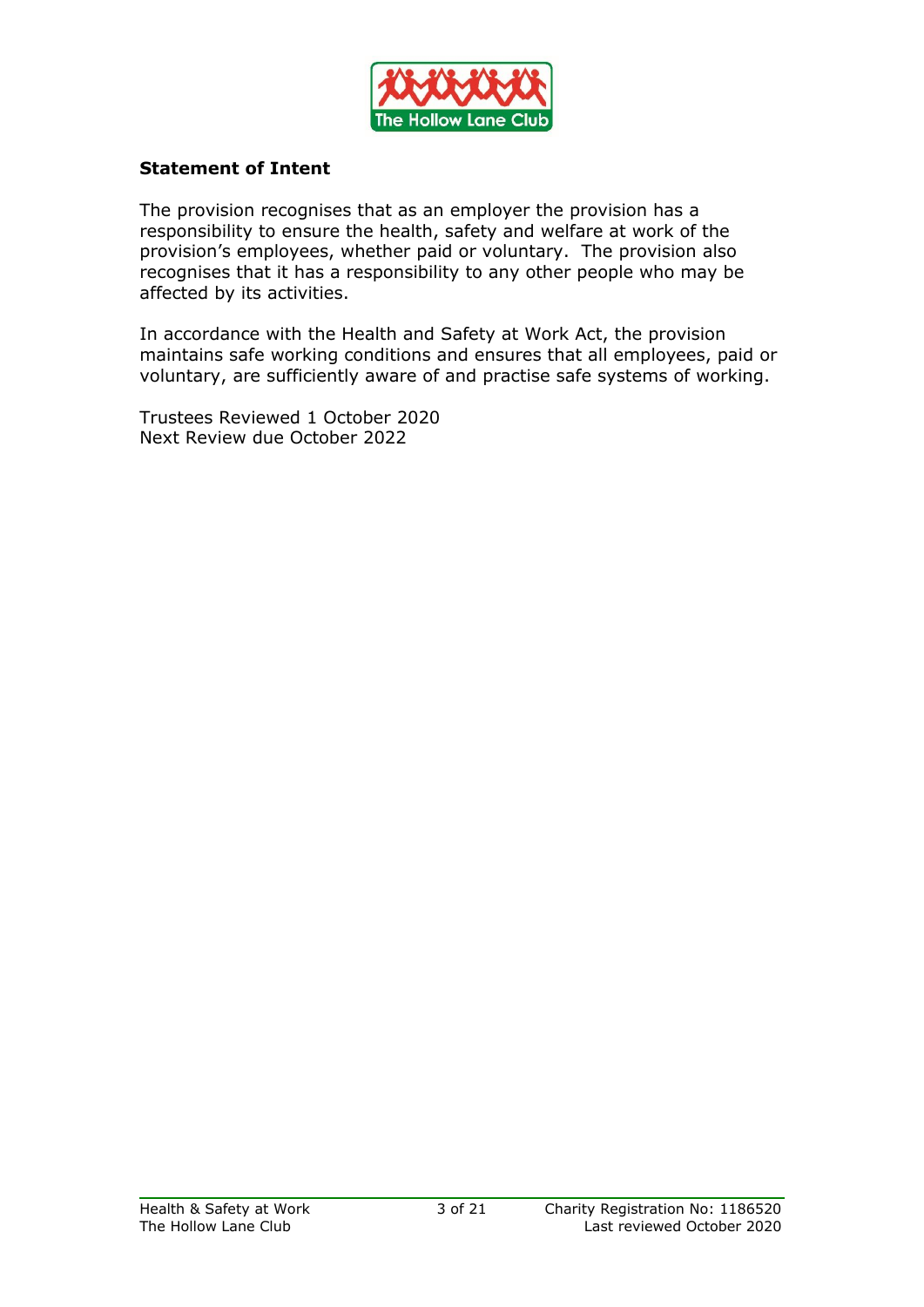

## **1. Specific Responsibilities**

The overall and ultimate responsibility for Health and Safety within the Hollow Lane Club (HLC) rests with the members of the Management Team and the Trustees.

The General Manager will generally advise the Management Team on the implementation of it's Policies and Practices. Members of the Management Team will be responsible for areas/activities in which they are involved:

- By ensuring that the Health and Safety Policy is satisfactorily implemented
- By ensuring that all new employees, whether paid or voluntary, are aware of and observe the Policy
- By conducting a full investigation of any accidents or incidents that result in injury.

All employees, whether paid or voluntary, have a responsibility for Health and Safety including the safety of others that may be affected by their acts or omissions. As such, they should familiarise themselves with the Health and Safety Policy of the provision and the safe practices appropriate to their place of work.

## **2. Staff Responsibilities**

## **The Duties of the Trustees**

- To produce and regularly review the Health & Safety Policy for the HLC. This policy will reflect the requirements of the Health and Safety at Work Act 1974 by outlining arrangements to ensure, so far as it reasonably practicable, the health, safety and wellbeing of staff, children and young people and others affected by the organisation.
- To monitor both compliance with, as well as the effectiveness of, this policy.
- To provide adequate resources to ensure compliance with this policy.

## **The Duties of the General Manager, Management Team/Club Managers**

Club Managers have day to day responsibility for health and safety management and will take all reasonable, practicable steps to secure the health and safety of children and young people, staff and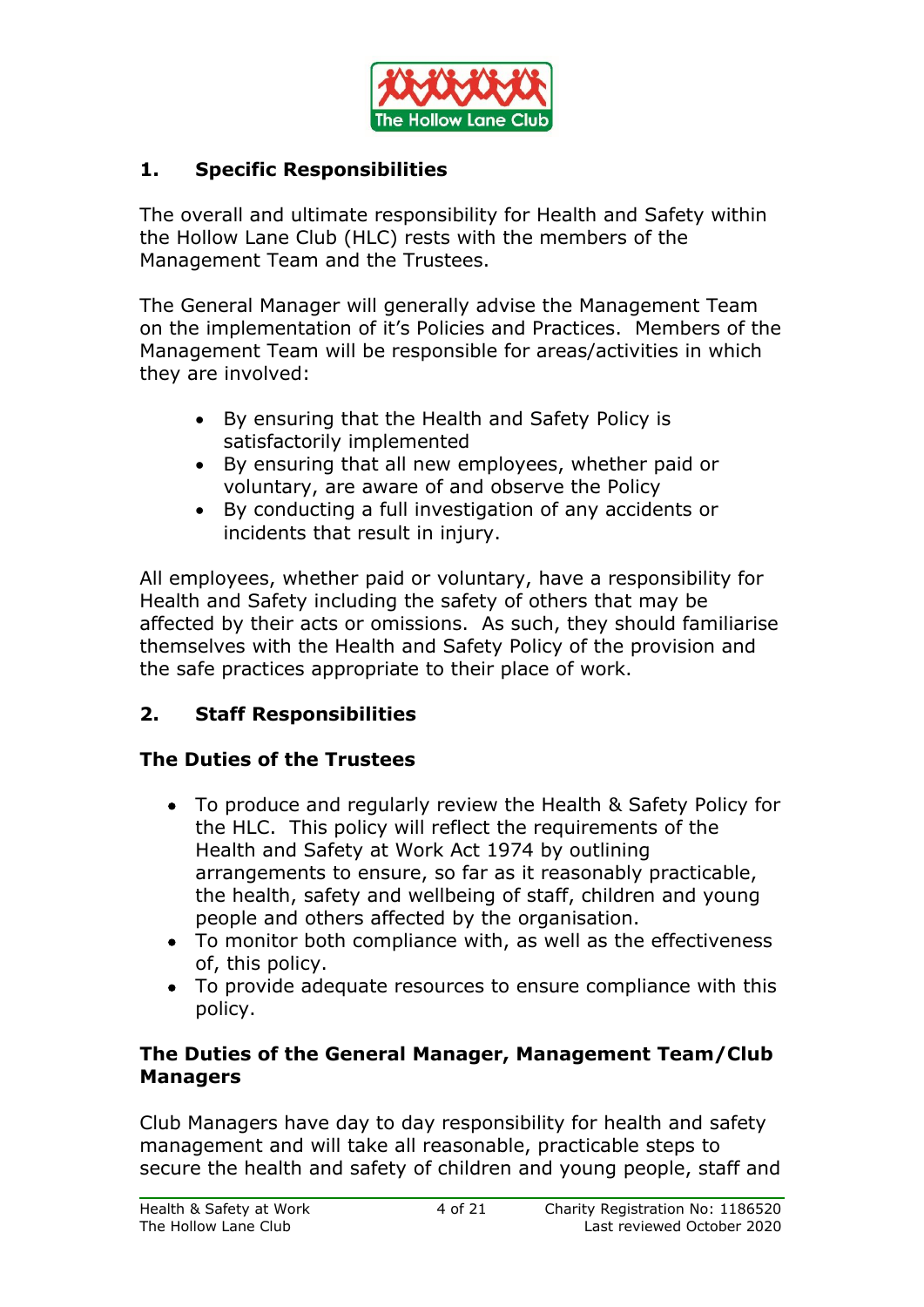

others using the HLC premises or participating in related offsite activities.

In particular, they will:

- Ensure that suitable and sufficient risk assessments of the HLC activities are undertaken and that these assessments are subject to regular review
- Co-operate with the Trustees to ensure that this policy and it's associated arrangements are implemented and complied with
- Communicate the policy and other appropriate health and safety information to all relevant people
- Report to the Trustees annually on health and safety performance and the effectiveness of this policy
- Ensure that the premises and equipment are in a safe and serviceable condition and any concerns are reported to the relevant Site Manager of the site
- Report to the Trustees any significant risks or policy requirements which cannot be met within the budget
- Identify the training needs of staff, ensure that they are competent to carry out their roles and provided with adequate information, instruction and training
- Promote a positive health and safety culture by leading by example
- Co-ordinate and manage the risk assessment process for the HLC
- Collate accident and incident information (including near misses) and, when necessary, carry out accident and incident investigations

## **The Duties of Team Leaders and Play Workers**

All employees are obliged to take care of their own health and safety whilst at work along with that of others who may be affected by their actions.

They must ensure that:

- Risk assessments are in place and read for the work areas and activities (on and off site) for which they are responsible and participating in and that identified control measures are implemented
- Take reasonable care for the health and safety of themselves and others in undertaking their work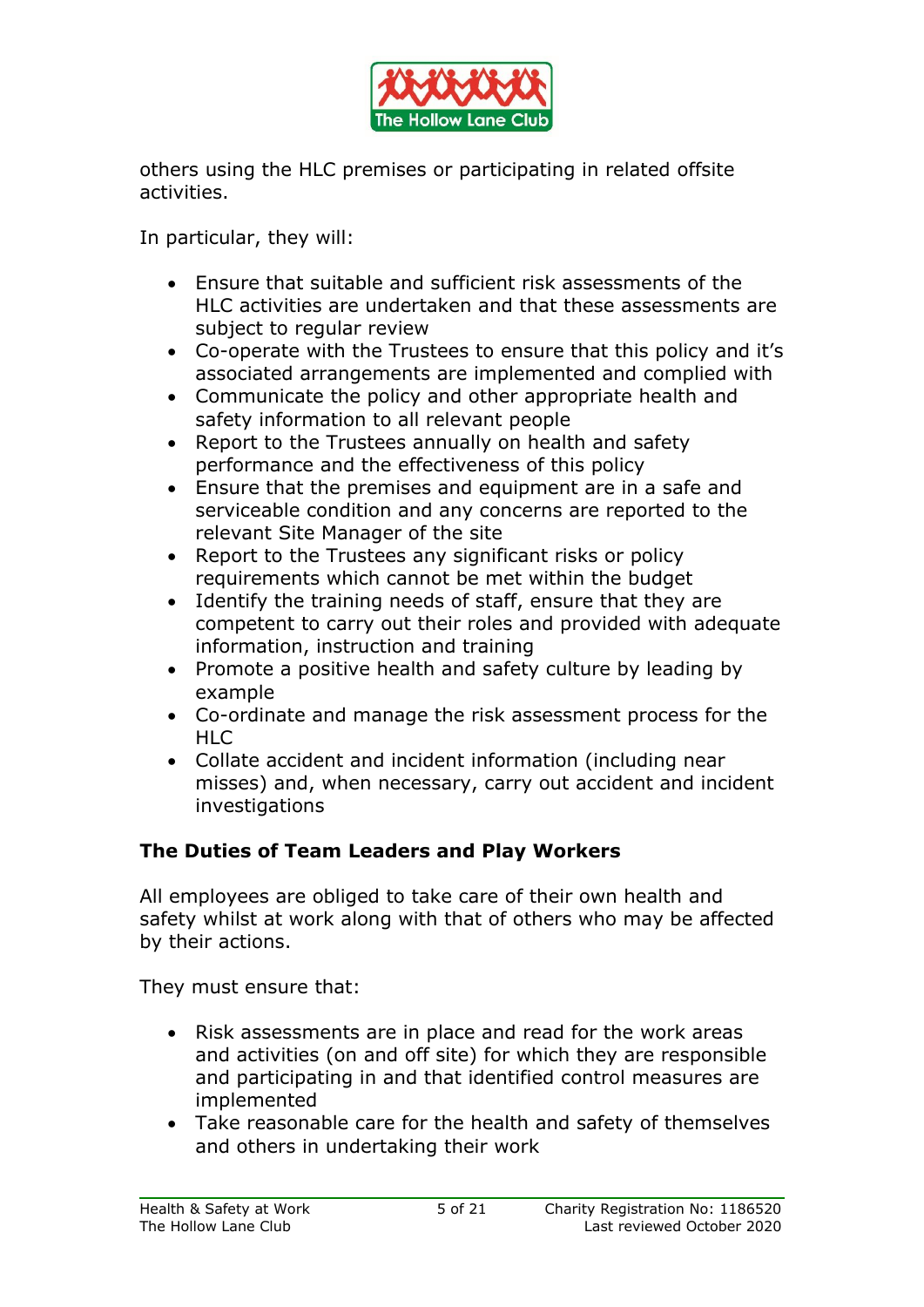

- Comply with the HLC and Learn to Live policy arrangements at all times
- Report all accidents and incidents in line with the reporting procedure
- Not intentionally interfere with or misuse any equipment or fittings provided in the interests of health, safety and welfare
- Report all defects in the condition of premises or equipment and any health and safety concerns immediately to their line manager
- Ensure that they only use equipment or machinery that they are competent/have been trained to use
- Make use of all necessary control measures and personal protective equipment provided for health and safety resons

# **Children and Young People**

In accordance with their age and aptitude, are expected to:

- To exercise personal responsibility for the health and safety of themselves and others
- To observe standards of behaviour and dress consistent with safety and/or hygiene
- To observe all the health and safety rules of the HLC and Learn to Live and, in particular, the instructions of staff given in an emergency
- Not wilfully misuse, neglect or interfere with facilities or equipment provided for their and others' health and safety

## **3. Risk Assessment**

The underlying process which informs safety management is risk assessment. Assessments of significant risks will be made with those persons responsible for the activity/area affected and the significant findings of these decisions will be recorded in writing. This will be achieved principally by amending and adopting the model risk assessments provided by the Health and Safety Service. Risk assessments are available for all staff to view on the Evolve System and are held centrally in the Risk Assessments Folder as well as the folder for off site activities. Where possible, appropriate staff will be included in the risk assessment process. Staff and other affected parties will be briefed in the risk assessment findings.

Risk assessment records will be reviewed annually by relevant staff.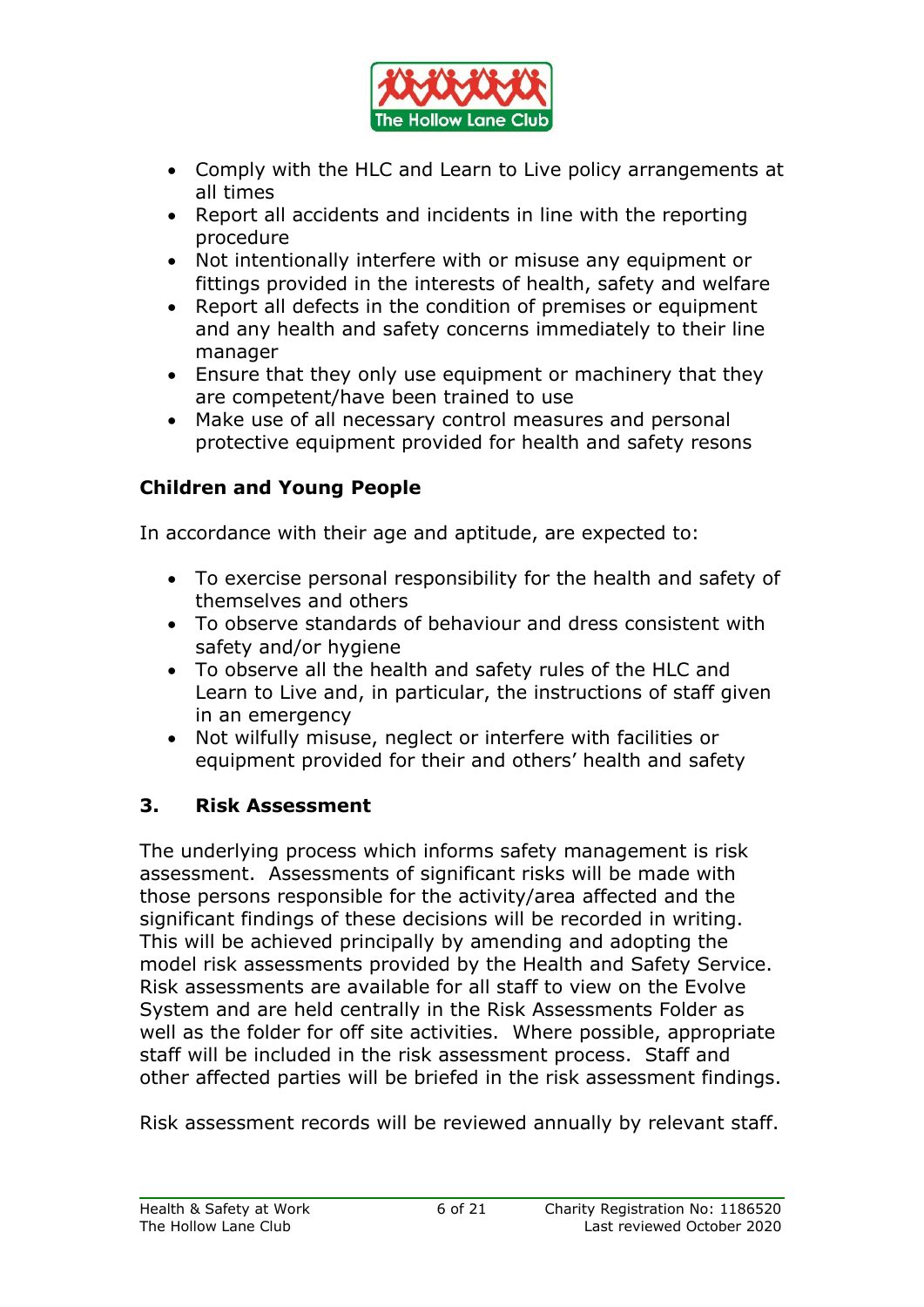

## **4. Accidents**

## **Prevention and Reporting**

Maintenance of property and equipment to ensure personal safety is the overall responsibility of the Management Team . All employees, whether paid or voluntary, are responsible for the correct and safe use of all property and equipment in the provision and for the reporting of any faults or hazards to their supervisor or the Management Team.

The aim of any policy relating to accidents must stress that in the first instance every effort should be made to avoid an accident happening. The following list provides an indication of areas that require special attention –

- Beware of wet floors
- Equipment should not be left turned on when unattended and in such a position as to cause others to trip over it
- Doors and drawers should be closed when not in use
- Equipment should be stored in a safe manner in cupboards
- Filing cabinets should not be overloaded
- Climbing onto chairs or desks is not permitted. Appropriate equipment should be used to reach high levels
- Step-ladders must be properly adjusted and secured. If more than the three lower steps are to be used it needs to be supported by a second person
- Correct methods must be employed when lifting or moving heavy objects
- Working areas must be kept tidy and clear of obstruction
- Fire doors must not be wedged open

In the event of an accident, employees, paid or voluntary, have a duty to report to their immediate supervisor any such incidents; to assist in determining the cause and to help in any subsequent investigation with the aim of preventing a recurrence. A report of all accidents should be brought to the attention of the Management Team and consequently the Trustees.

## **Accident Record Books**

All accidents resulting in personal injury must be recorded in the appropriate accident book which are kept in the HLC Office, ETC and Dartington site.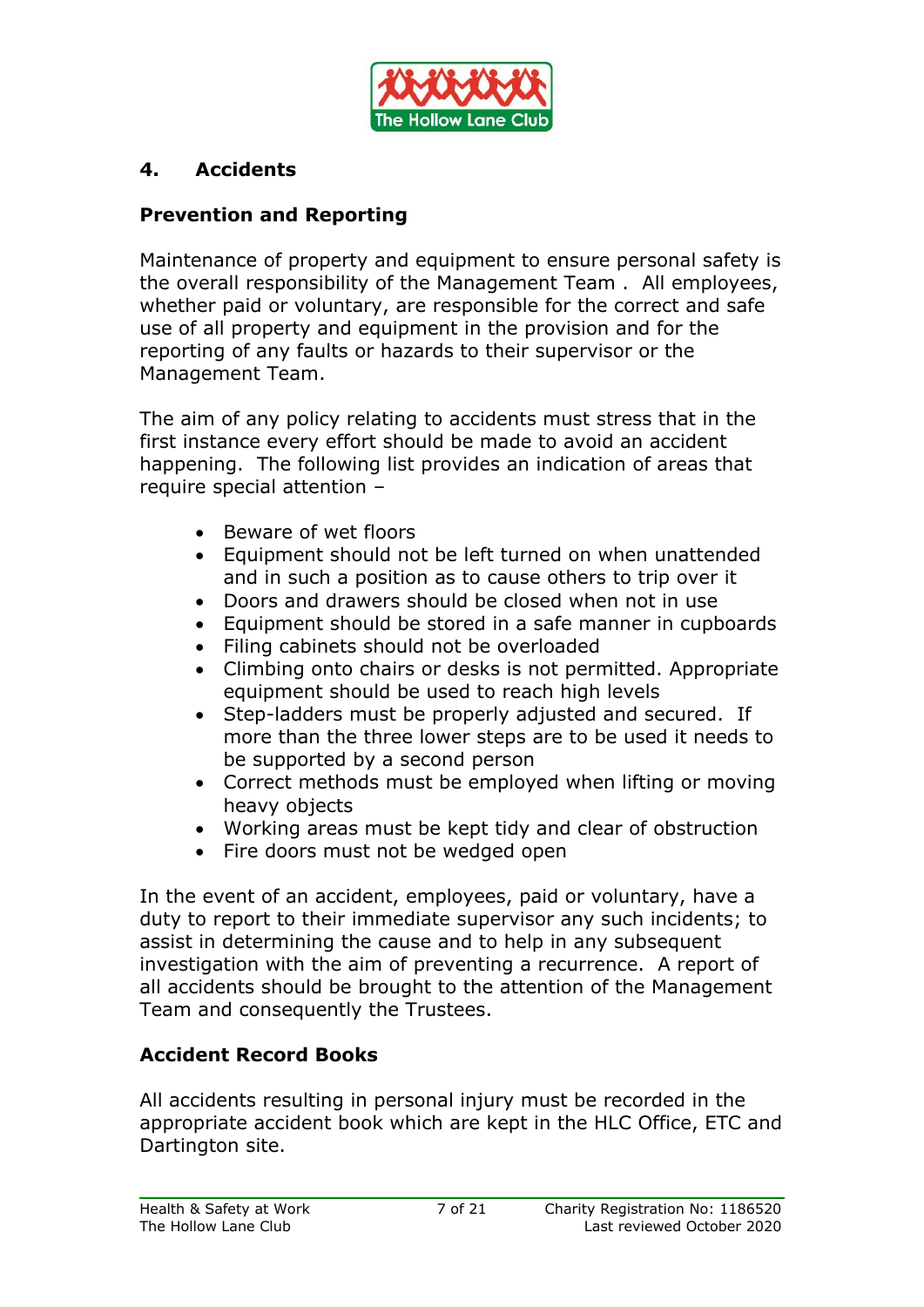

## **RIDDOR**

## **The Reporting of Injuries, Diseases and Dangerous Occurrences Regulations 2013**

## **Your Responsibilities Under RIDDOR**

You must report certain work-related incidents to the Health and Safety Executive. They have an Incident Contact Centre – telephone 0845 300 9923. They can advise you if you do need to report specific incidents and about what records you should keep.

You should report any of the following that happens to a member of the public, including a parent or child, or an employee on your premises.

- A death or major injury, which includes a fracture (but not of fingers, thumbs or toes), an amputation, dislocation, permanent or temporary loss of sight, and an injury from an electric shock
- A reportable disease
- A dangerous occurrence, which didn't but could have resulted in a reportable injury
- An injury resulting in hospital admission

## **First Aid Boxes**

The accident books are kept in the HLC office, ETC and Dartington site. The first aid boxes are on the wall in each room and on transport. It is the responsibility of the Club Managers to ensure that the box is properly stocked. The first aid boxes are regularly checked by Managers.

The provision has an appointed first aider – Mary Roche, General Manager as well as other first aid trained staff.

## **5. Cleanliness of Premises**

The provision recognises that it has a duty to set appropriate standards of cleanliness throughout its premises and to maintain these by –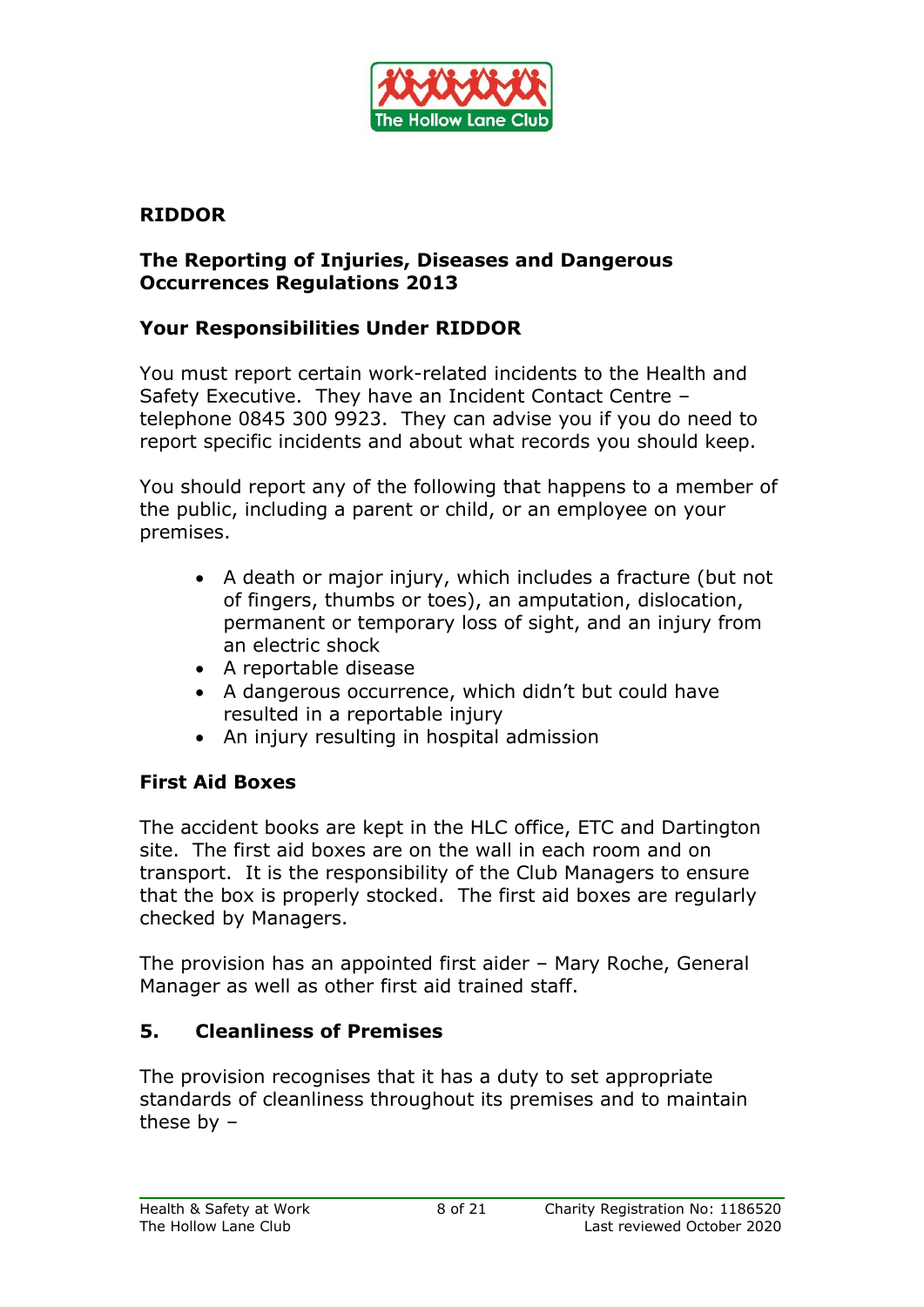

- Investigating and acting upon any accidents/incidents that have occurred due to lack of cleanliness
- Providing enough funding to achieve and maintain a good standard of cleanliness
- Providing facilities for the safe and convenient storage of cleaning equipment and materials
- Promoting good housekeeping practices amongst employees and other users of the premises

All employees, whether paid or voluntary, have a responsibility to maintain a good standard of cleanliness by –

- Observing good personal and environmental hygiene practices
- Carefully disposing of rubbish into appropriate bags/containers provided, particularly where broken glass or dangerous waste is concerned
- Tidying up and putting away equipment and materials after use
- Cleaning up spillages, debris, litter etc. as soon after the occurrence as possible
- Reporting any shortfalls in standards to the appropriate person

# **COSHH**

# **The Control of Substances Hazardous to Health Regulations**

In addition to chemicals, all body fluids are to be treated as substances hazardous to health and should be carefully dealt with using protective gloves and materials that can be safely disposed of.

The Club Manager is to inform staff of any hazardous substances which it proposes to bring onto the premises for use by employees, paid or voluntary or other users.

Any person(s) using such chemicals must observe the following guidelines –

- All substances, which are included on the COSHH list, including bleach and general household chemicals, are to be stored in a safe place preferably under lock and key;
- All hazardous substances eg bleach, solvents, glues containing solvents are to be used with care;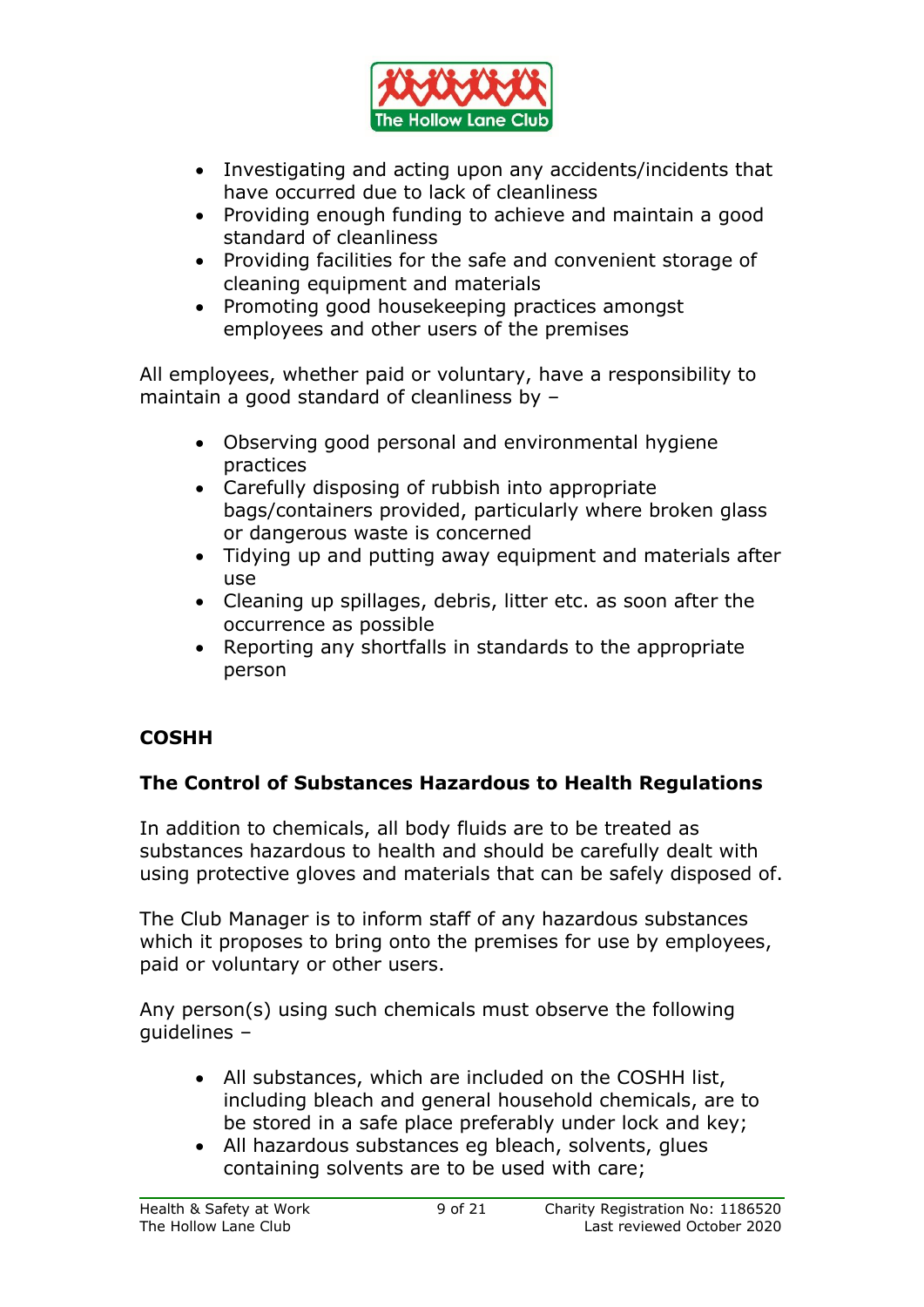

- Always read the label before use and follow the manufacturer's instructions;
- Avoid inhalation, ingestion and skin contact of all chemical substances;
- Always wear the appropriate protective clothing eg gloves etc;
- Products must never be mixed as this could give rise to hazardous by-products eg bleach will give off chlorine gas if mixed with an acidic cleanser such as Harpic;
- Those using the substance must be familiar with the First Aid procedures to be used in the event of an accident.

In the interests of Health and Safety, substances hazardous to health should only be used if there is no less harmful or harmless alternative.

# **6. Contractors/Entertainers**

All contractors must report to the Club Manager where they will be asked to sign the visitors' book. Contractors will be issued with guidance and requirements for safe practice whilst on site.

# **7. Driving Safety**

All persons driving on behalf of the provision have a responsibility for their own safety and to ensure that their acts or omissions do not endanger the safety of others. They also have a responsibility to adhere to the principles laid out in this policy.

If on occasions, a person uses their own vehicle for transporting service users, it is their responsibility to ensure that their vehicle is properly insured, taxed, has a current MOT and is roadworthy.

Business Car Insurance – if a member of staff uses their vehicle for Club use, a copy of their car insurance (showing business cover) and driving licence should be kept on file.

# **Principles of Safe Driving**

- All drivers must hold a current and relevant licenced including a Devon County Council minibus driving licence
- All drivers must read and observe the Highway Code
- Speed limits must be observed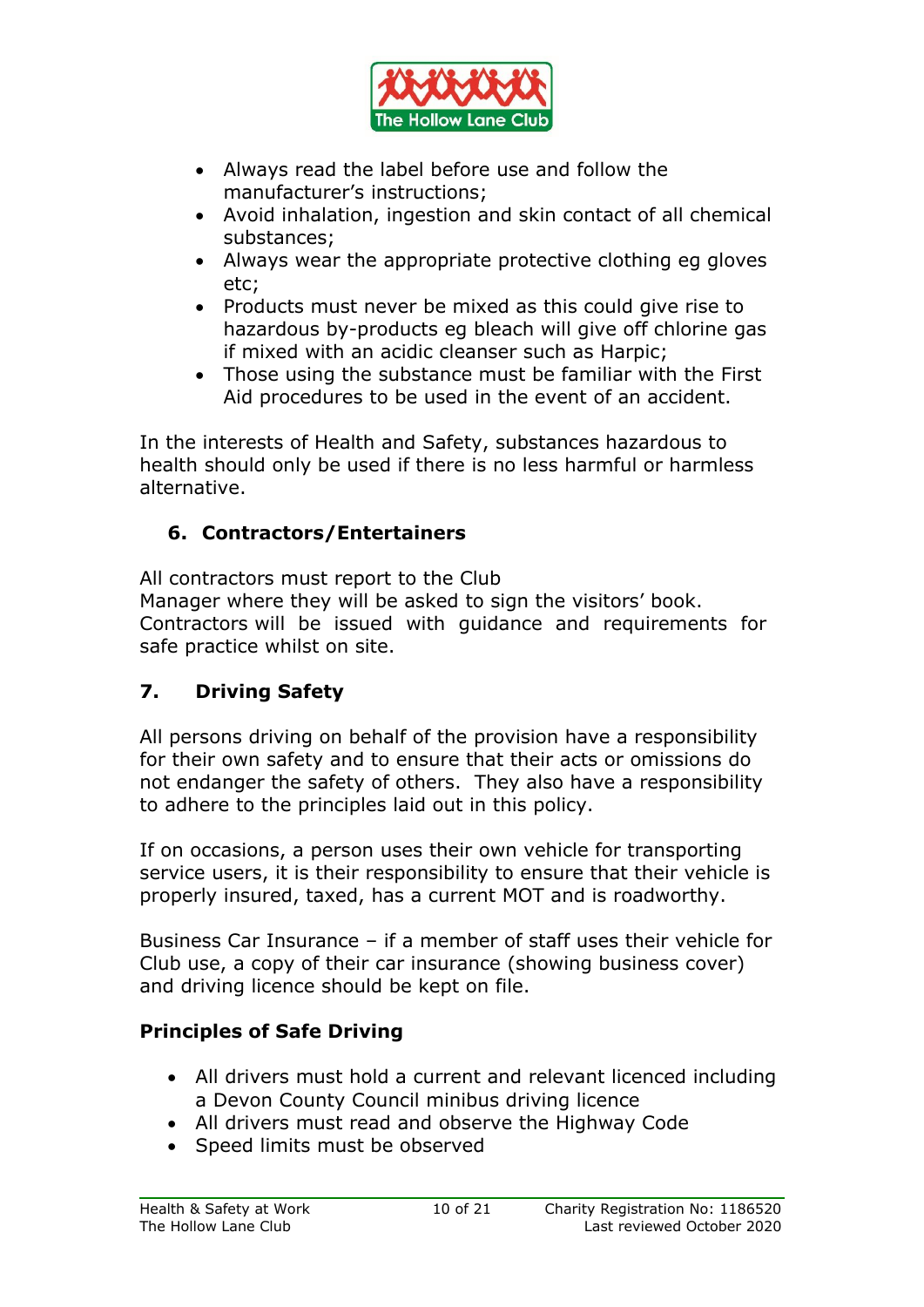

- Seat belts must be worn at all times and appropriate car seats must be used when transporting toddlers and young children
- The authorised number of passengers must not be exceeded
- Passengers must not be allowed to alight until it is safe for them to do so
- Vehicles must not be left with the engine running when parked or being refuelled
- Drivers must not be under the influence of alcohol during the provision's business
- Drivers are reminded that smoking or other distracting actions whilst driving is not safe practice
- The safety of the unborn child must be considered in the case of pregnant female drivers and medical advice in relation to pregnancy and driving must be respected
- Drivers may need to be aware that they may need to notify their insurance companies to ensure that they are adequately covered
- The use of mobile phones whilst driving, including hands free, is not permitted.

# **8. Electrical Safety**

It is the responsibility of all users to inspect appliances for loose wiring, faulty plugs etc. before using them. Electrical faults must be reported immediately. Faulty equipment must be removed from usage and clearly labelled as such. No-one should attempt to repair the equipment themselves.

The following list shows examples of electrical faults –

- Equipment not working
- Loose wiring
- Broken casing around wires or applications
- Electrical arcing (sparks)
- Plugs becoming warm

All employees, whether paid or voluntary, have a responsibility to observe basic principles of electrical safety as well as inspecting appliances before use, ie.

- Ensure that hands are dry before using an electrical appliance
- Ensure that adequate instructions are obtained before using unfamiliar electrical equipment and comply with the manufacturer's instructions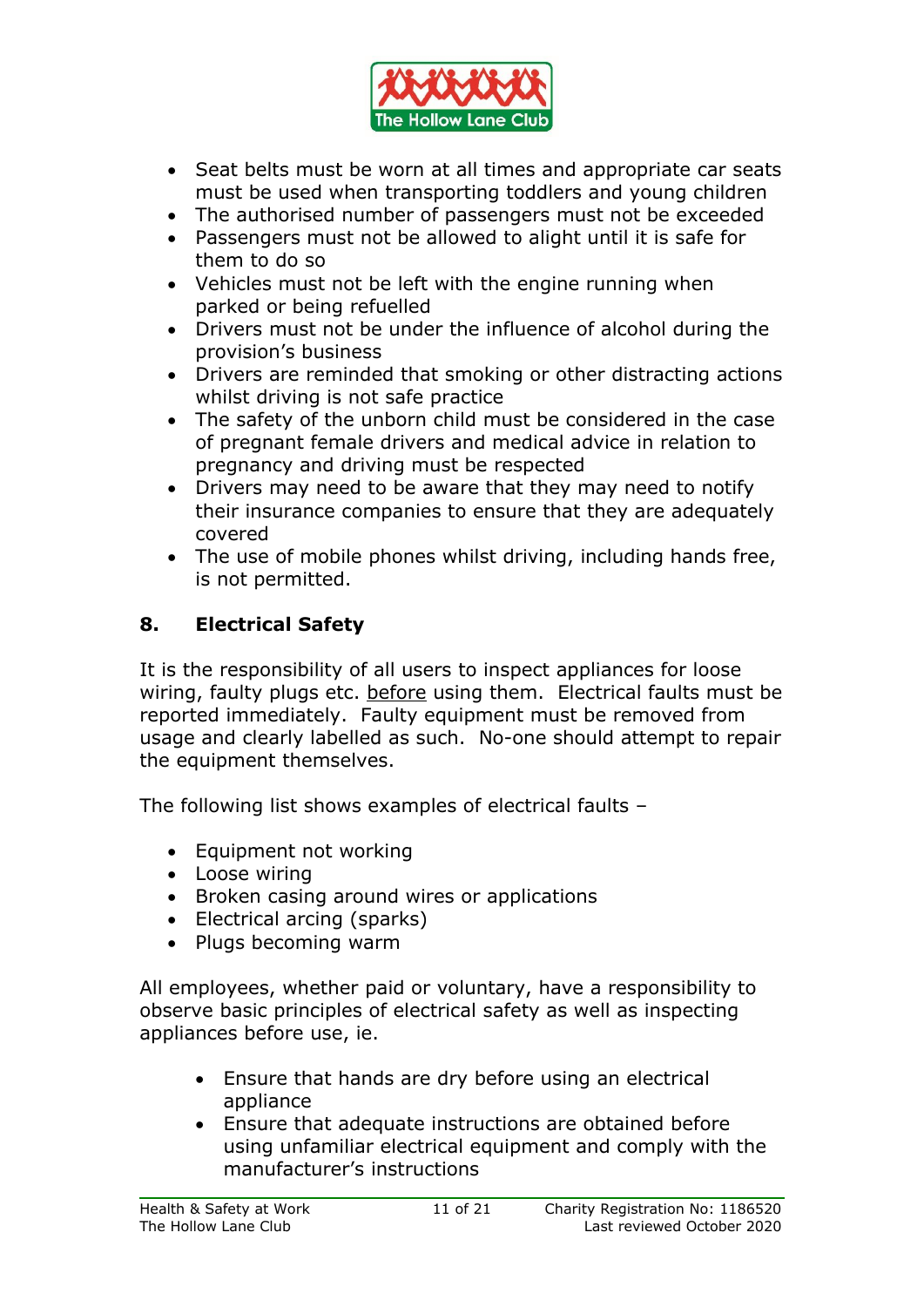

- Leads should never be pulled to remove a plug or to lift or move an appliance
- Switch off at the mains, unplug and put away all electrical equipment (where appropriate) when not in use
- Sockets must not be overloaded by the use of adaptors (when in doubt err on the side of safety/seek qualified advice)
- If extension cables are used then these must be placed in such a way so not to cause a hazard to anybody else.

All electrical equipment will be maintained on a routine basis.

## **9. Environment and the Workplace**

The provision is legally obliged to maintain a safe and acceptable working environment in as far as is reasonable and practicable. Employees, paid or voluntary, have a responsibility to co-operate to maintain this environment.

# **Lighting**

Must be suitable and sufficient in every part of the provision through which people either pass or work. Doorways and potential hazards like steps must be well lit. Artificial lighting apparatus must be properly maintained and fluorescent lights must be flicker free.

## **The Control of Noise at Work Regulations 2005**

Apply to all workplaces requiring assessment of noise levels and taking of appropriate preventative action where excessive.

## **Space**

Around machinery and equipment must be adequate to ensure that safe working practices are achievable.

## **Heating**

The provision must ensure that a reasonable temperature (not less than 16 centigrade) can be maintained in every room in which people are employed to work.

## **Ventilation**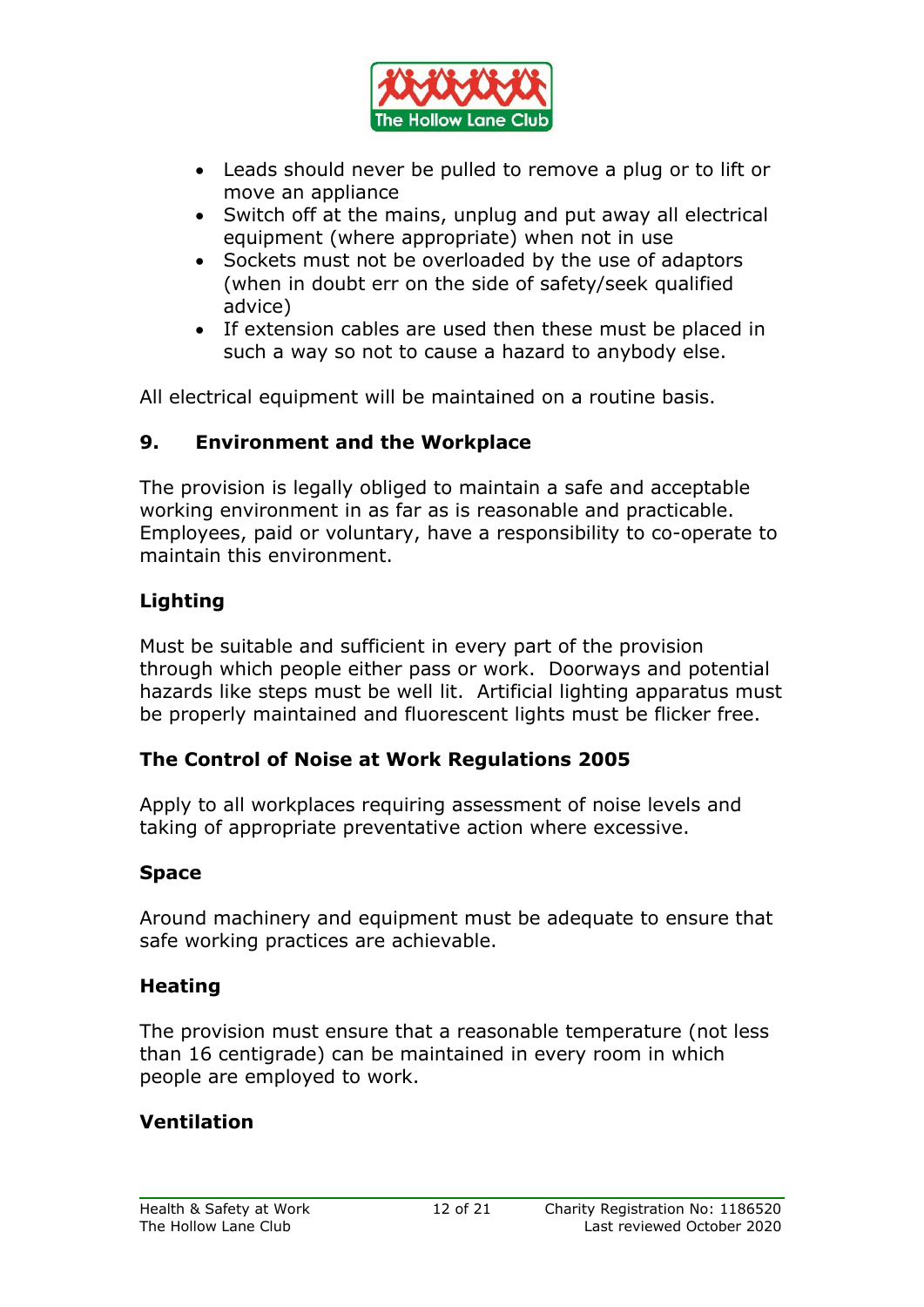

Must be effective and suitable to ensure circulation of adequate supplies of either fresh or artificially purified air.

# **10. FIRE PRECAUTIONS**

The Management Team is responsible for ensuring that precautions are taken against fire through the routine maintenance of fire safety equipment, through reviewing and posting emergency fire procedures in buildings and educating employees, whether paid or voluntary, in safe practices.

It is the duty of all employees, paid or voluntary, to co-operate in the implementation of this Policy and to report to the Management Team any instances where the proper procedures are not being implemented eg. wedging open of fire doors, escape routes obstructed by furniture or rubbish and the reporting of faulty electrical equipment.

Within the premises, the provision operates a policy of No Smoking.

In the event of a fire:

## **Don't panic – follow the Fire Procedure**

Do not tackle the fire unless:

- You have been trained to do so
- You feel able to do so
- You do not put yourself at risk
- The fire is small

Remember the important thing is to save lives, not property. All staff will be briefed in the contents of this plan at induction and on an annual basis. This will augmented by fire drills which will be undertaken annually for each club. Evacuation procedures are also made known to all contractors/visitors.

The General Manager is responsible for ensuring that the Fire Logs are kept up to date.

## **Fire Procedure**

If you discover a fire

1) Immediately raise the alarm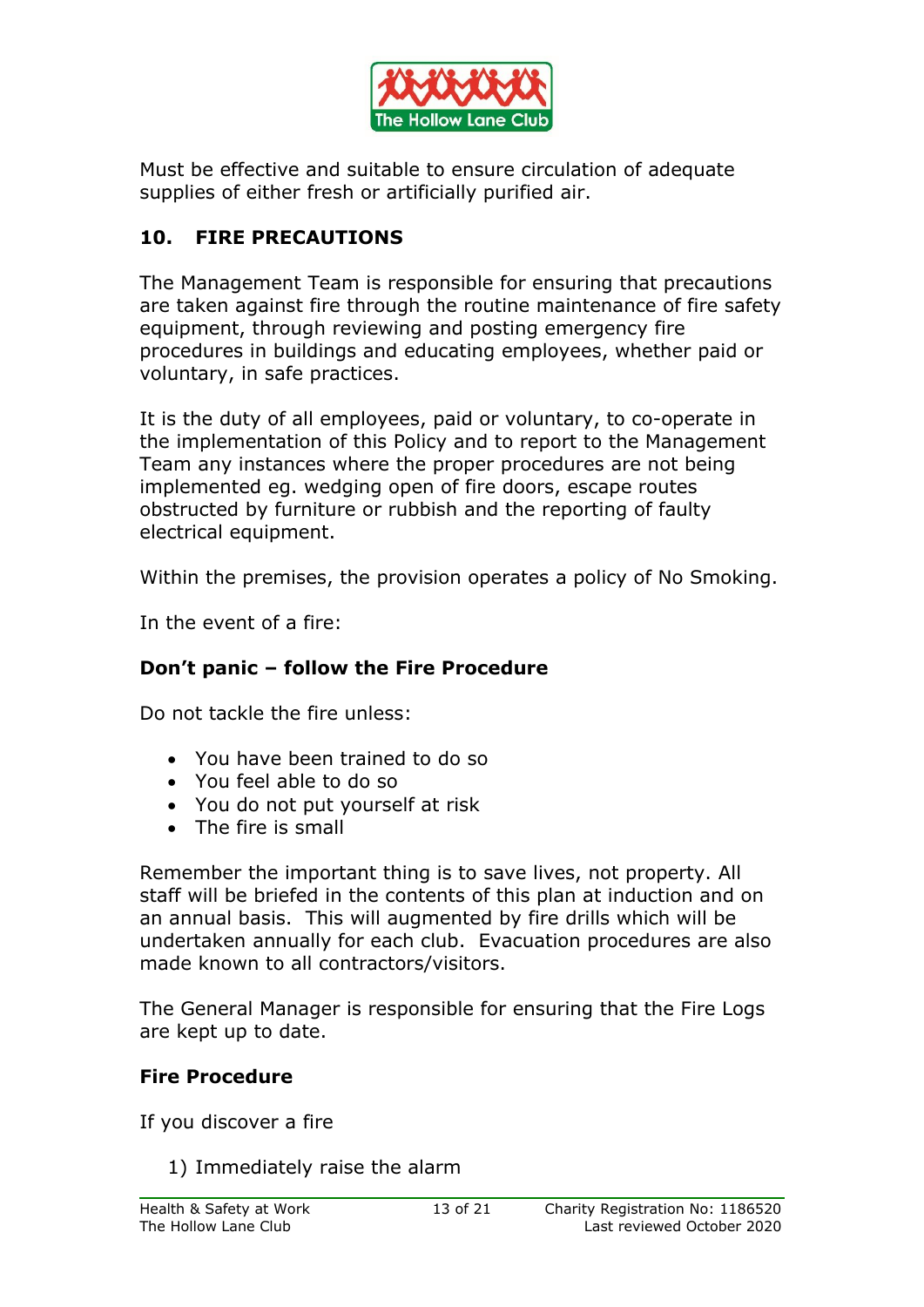

- 2) If in charge of children, pass their care to the nearest member of staff
- 3) Tackle the fire if possible with the appliances provided, but without taking personal risk
- 4) Leave the building, assisting with the evacuation of the children

On hearing the fire alarm

- 5) (Nominated Person) will call the Fire Service immediately
- 6) Dial 999 and ask for the Fire Service
- 7) Wait for the Fire Service to answer
- 8) Give the full address clearly
- 9) Evacuate the children in your care by using the nearest available exit and keep the children together
- 10) Proceed to the assembly point
- 11) The Club Manager will take a roll call to ensure that no-one has been left in the building
- 12) Do not stop to collect personal belongings
- 13) Do not re-enter the building until told to do so by the Fire **Service**

## **11. Food Handling**

The provision has a responsibility to maintain acceptable levels of hygiene and health and safety with respect to food and an appropriate number of staff will hold a level 2 Food Hygiene Certificate.

All employees, paid or voluntary, who handle food, have a responsibility to –

- Maintain a high standard of personal hygiene
- Refrain from handling food when they or anyone at home are suffering from an infectious disease or have boils, ulcers, cuts or rashes, diarrhoea, eye, ear or throat infection or any untoward discharge
- Report shortcomings to the appropriate person eg. faulty or damaged storage, preparation and service equipment
- Ensure personal dietry needs are adhered to.

## **Keep it Clean – Keep it Cool – Keep it Covered**

 Food and food only, must be stored in areas designated specifically for that purpose (refrigerators, cupboards etc)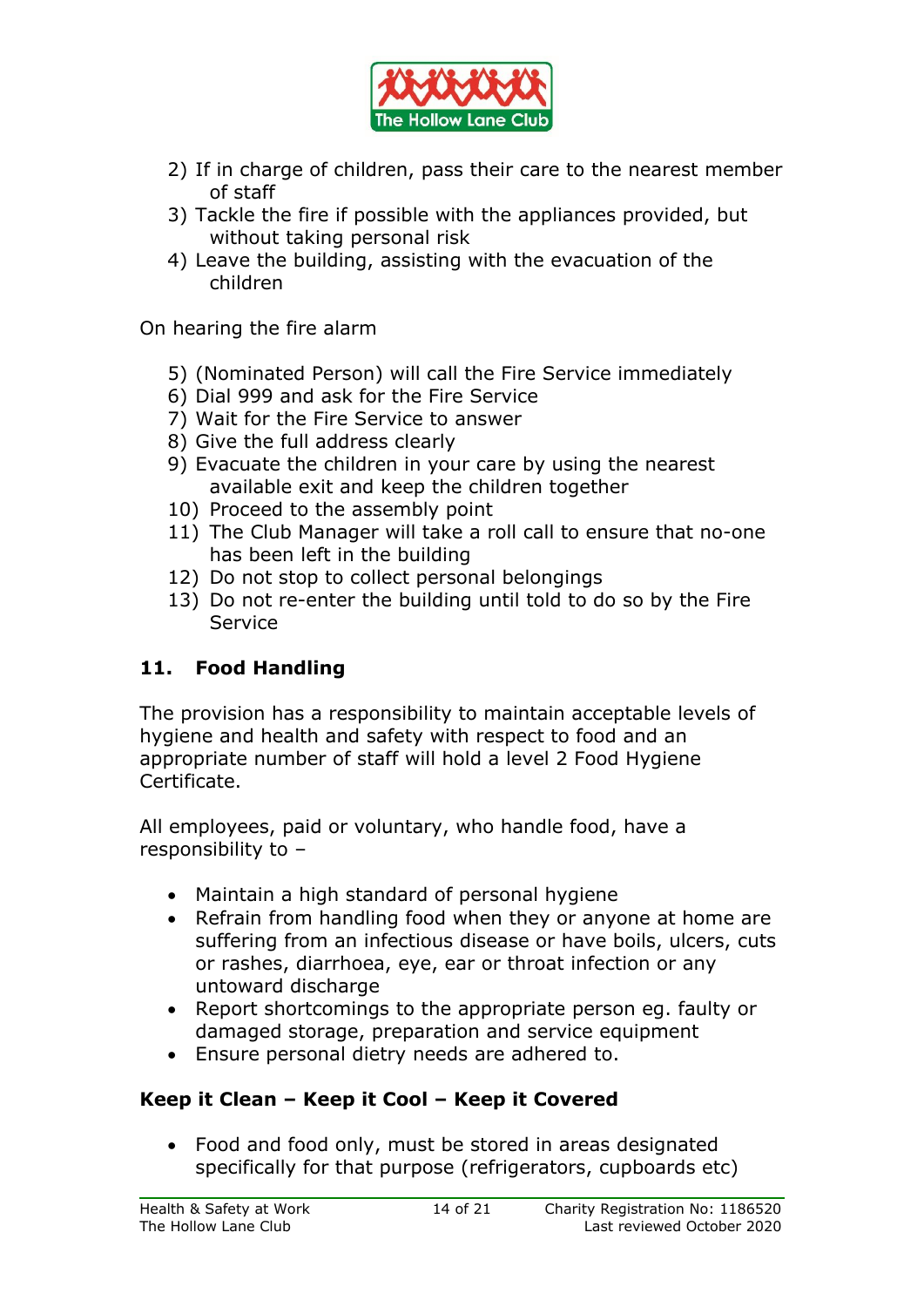

- Saucepan handles should not overhang stove or worktop edges
- Any food or liquid spillage must be cleaned up immediately
- When cooking food, recipes or packet instructions must always be followed
- Food not eaten at the meal for which it was prepared/issued must not be kept or offered for service at a later time
- Signs of any type of pest infection must be reported immediately

# **Principles of Safely Using Equipment in Catering Areas**

- All electrical equipment must be switched off and the plug removed from the power source when it is being cleaned or not in use
- All equipment must be used according to manufacturer's instructions
- Doors and lids of equipment in use should always fit securely
- Hob burners, grills, ovens etc. must always be turned off when not in use
- All cooking equipment should be checked when in use to ensure that it is functioning correctly. Any slight electrical shocks received from the equipment must be reported immediately
- All equipment and working surfaces must be kept in a clean and hygienic condition
- Cleaning chemicals should be used at the prescribed dilution rate.

# **12. Health and Hygiene**

The provision recognises that hygiene is a basic part of any health and safety programme. As such, the Management Team is responsible for ensuring that the premises are cleaned regularly and that a good standard of cleanliness is achieved overall. Washing and toilet facilities are provided and maintained. Any shortcomings should be reported immediately to the Club Manager who will ensure that the necessary action is undertaken.

The provision's premises are designated as No Smoking.

Employees, paid or voluntary and other users, have a responsibility to ensure that their personal hygiene meets an acceptable standard and that they observe good environmental hygiene practices, eg by using the appropriate waste bin for the disposal of rubbish.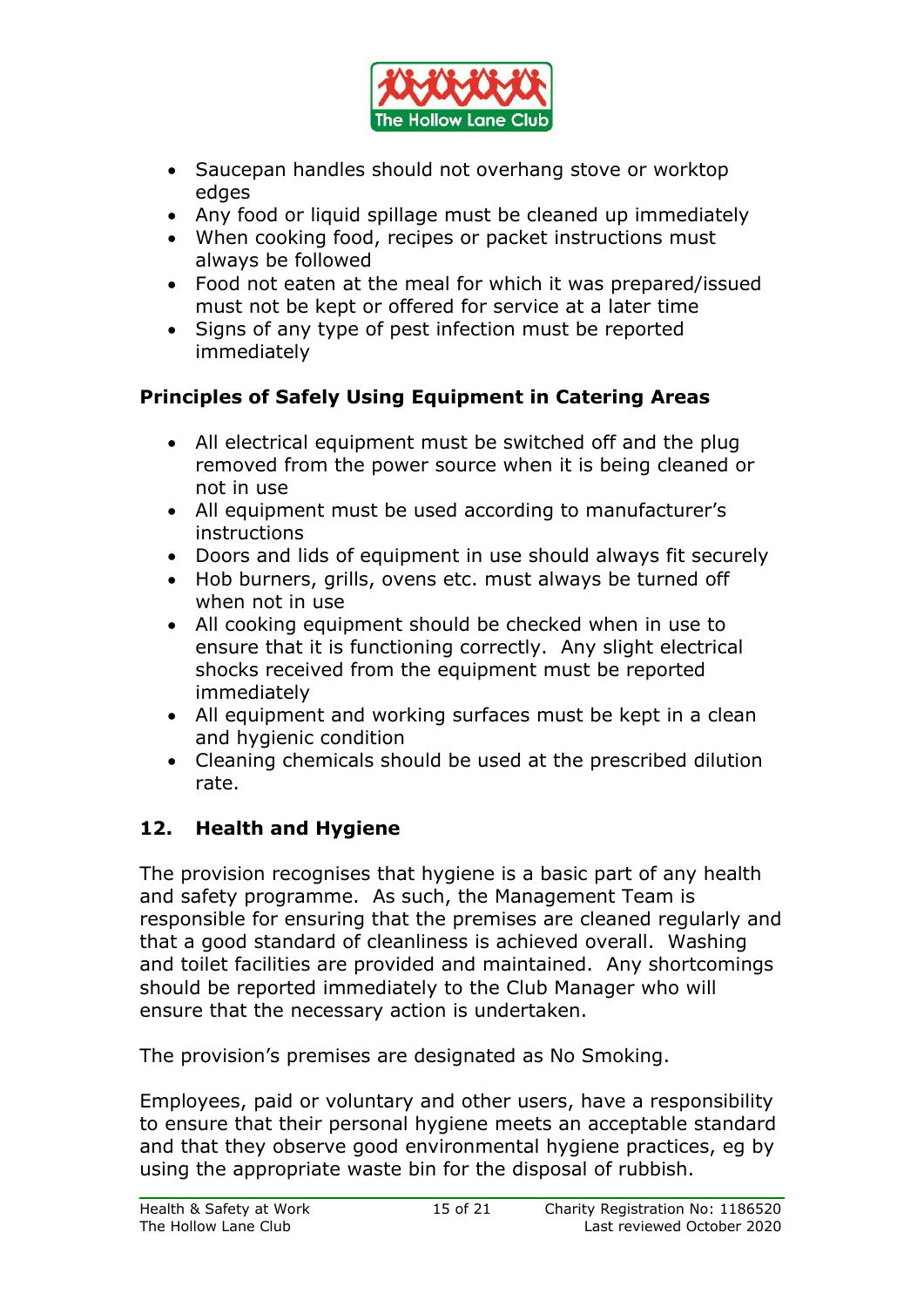

Employees are required to follow all the latest guidelines and updates regarding infection control, risk assessments etc particularly in relation to the Covid 19 pandemic.

## **13. Induction and Training**

All employees, paid or voluntary, read through this policy as part of their induction programme. The Management Team has a duty to ensure they are aware of current legislation and that relevant information is disseminated to the appropriate person.

# **14. Lifting and Manual Handling**

The HLC recognises its responsibility to ensure the health, safety and welfare of its employees as far as is reasonably practicable. It is the policy of the Club to conform to the requirements of the Manual Handling Operations Regulations 1992.

We aim to-

- Avoid manual handling operations, which are a risk to its employees as far as is reasonably practicable
- Assess all operations involving manual handling procedures judged to be potentially hazardous, and reduce the risk to the lowest level, which is reasonably practicable
- Provide all employees involved in manual handling of children with training covering the key elements for safe handling processes
- Any employee who has any difficulty whatsoever or experiences any physical discomfort in carrying out manual handling at The Hollow Lane Club, should speak to their line manager during supervision time.

# **15. Personal Safety and Security**

The HLC believes that staff should not be expected to put themselves in danger and will not tolerate violence/threatening behaviour to it's staff. A separate specific Behaviour Policy is in place.

Staff will report any such incidents in accordance with agreed accident/incident reporting procedures.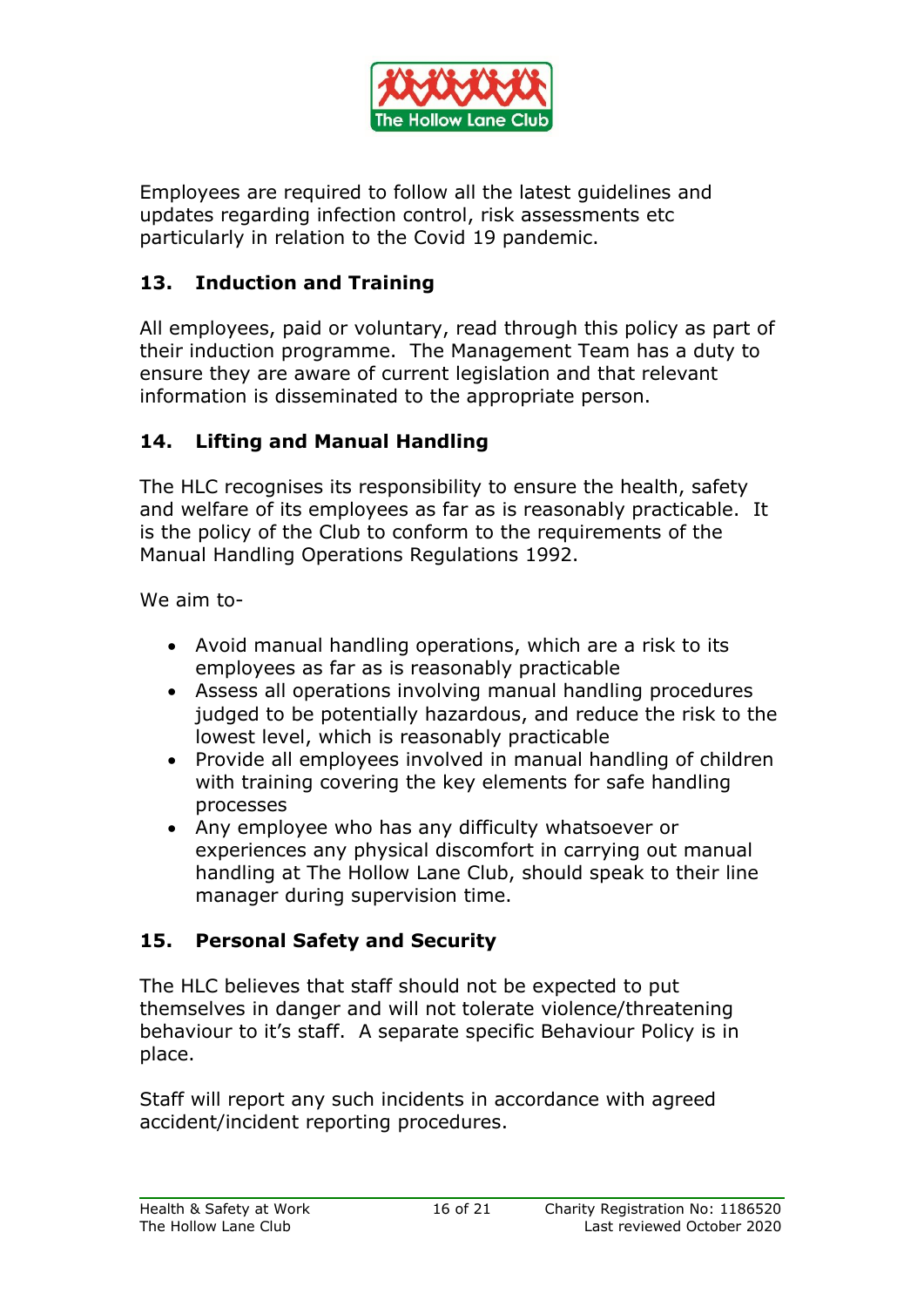

Working alone with children and young people will be avoided wherever possible. Work carried out unaccompanied or without immediate access to assistance will be risk assessed by a member of the Management Team in order to identify and implement control measures.

## **Reviewing the Policy**

The Policy will be reviewed every two years unless a change in legislation necessitates a shorter review period or there are changes in the activities or personnel of the provision that require changes to be made.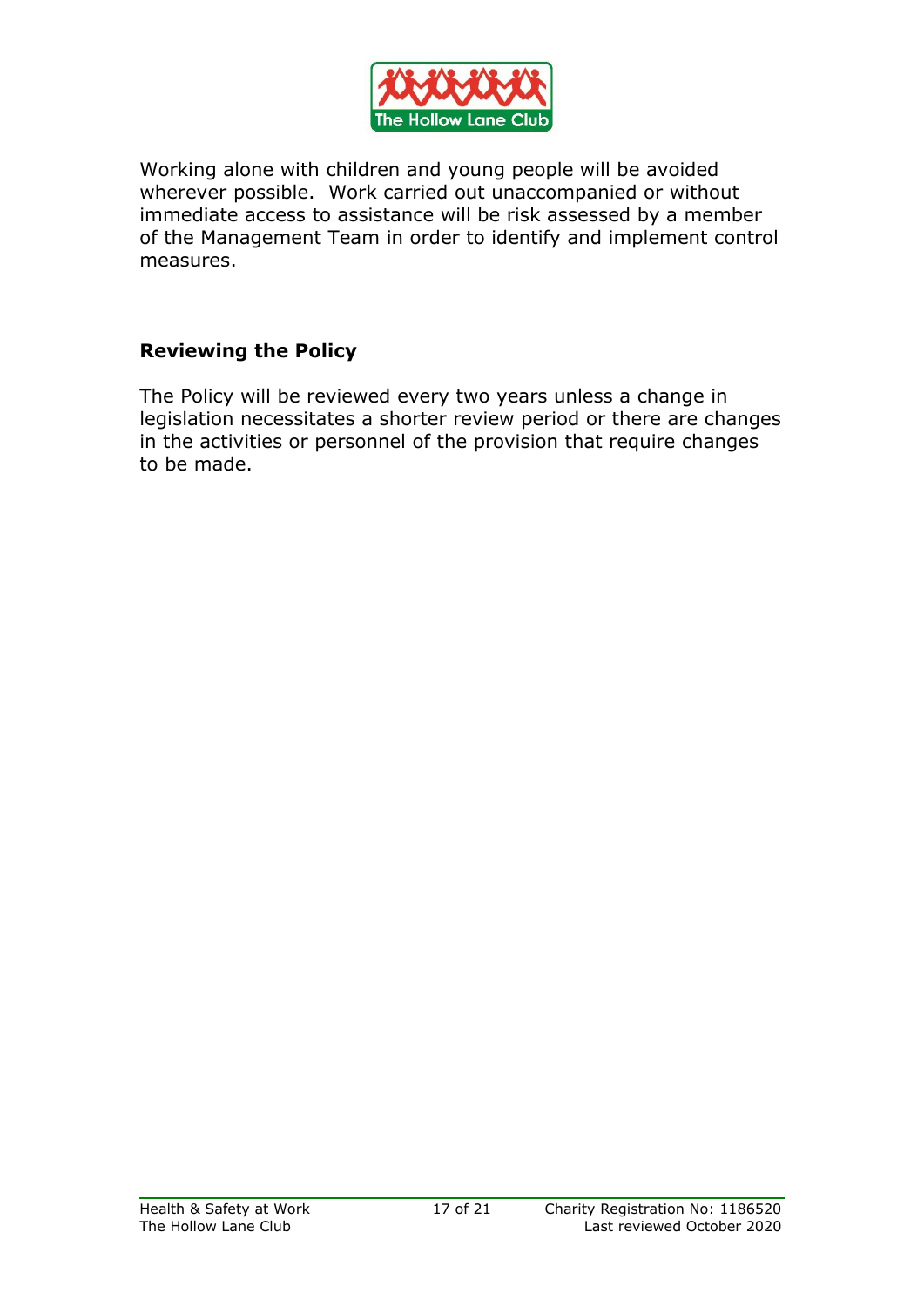

#### **APPENDIX**

#### **Health and Safety at Work, Work Place Policy Statement, Checklist**

Club Managers or Team Leaders should check the room areas for which they are responsible as follows

#### **1 Doors and Windows**

#### Check that:

- **1.1** Doors are unobstructed
- **1.2** Glazed doors are sound (and if required fire resistant)
- **1.3** There are no doors with
	- loose or broken hinges damaged or sticky catches broken wood panels or broken glass panels loose or stiff handles defective closing mechanisms obscure vision panels
- **1.4** Doors that are liable to blow open have suitable restraints
- **1.5** Glass in windows is not broken or badly cracked
- **1.6** Windows normally used as a means of ventilation open easily without undue force being applied, but where necessary the opening can be restricted to prevent an accidental fall
- **1.7** Windows do not jut out dangerously when opened
- 1.8 Windows do not have broken fastenings or cords
- **1.9** Where necessary a window pole is available

#### **2 Electrical Equipment**

Check that -

- **2.1** All electrical equipment is maintained in a safe condition. Do this by a visual examination to ensure that all looks to be in order
- **2.2** Mains electrical distribution areas and electric meter cupboards are avoided for storage purposes and access restricted to authorised persons only

#### **3 Lighting**

Visually check that -

- **3.1** All the light fittings are working
- **3.2** Light switches are not loose, cracked or broken

#### **4 Plugs, Sockets and Leads**

Visually check that –

- **4.1** Plugs are in good condition with no cracks or pieces missing
- **4.2** Sockets are in good condition with no cracks or pieces missing
- **4.3** Socket screws and mountings are secure
- **4.4** Sockets are situated in safe positions, convenient for the equipment to be used
- **4.5** Indicator lights where fitted on sockets function
- **4.6** Insulation on leads is not cracked or frayed
- **4.7** Leads are without knots, joints and free of 'kinks'
- **4.8** Ensure drum extension leads are not used when coiled
- **4.9** Leads are correct length for the equipment being used
- **4.10** There are no hazardous trailing leads
- **4.11** Multi-point adapters are not being used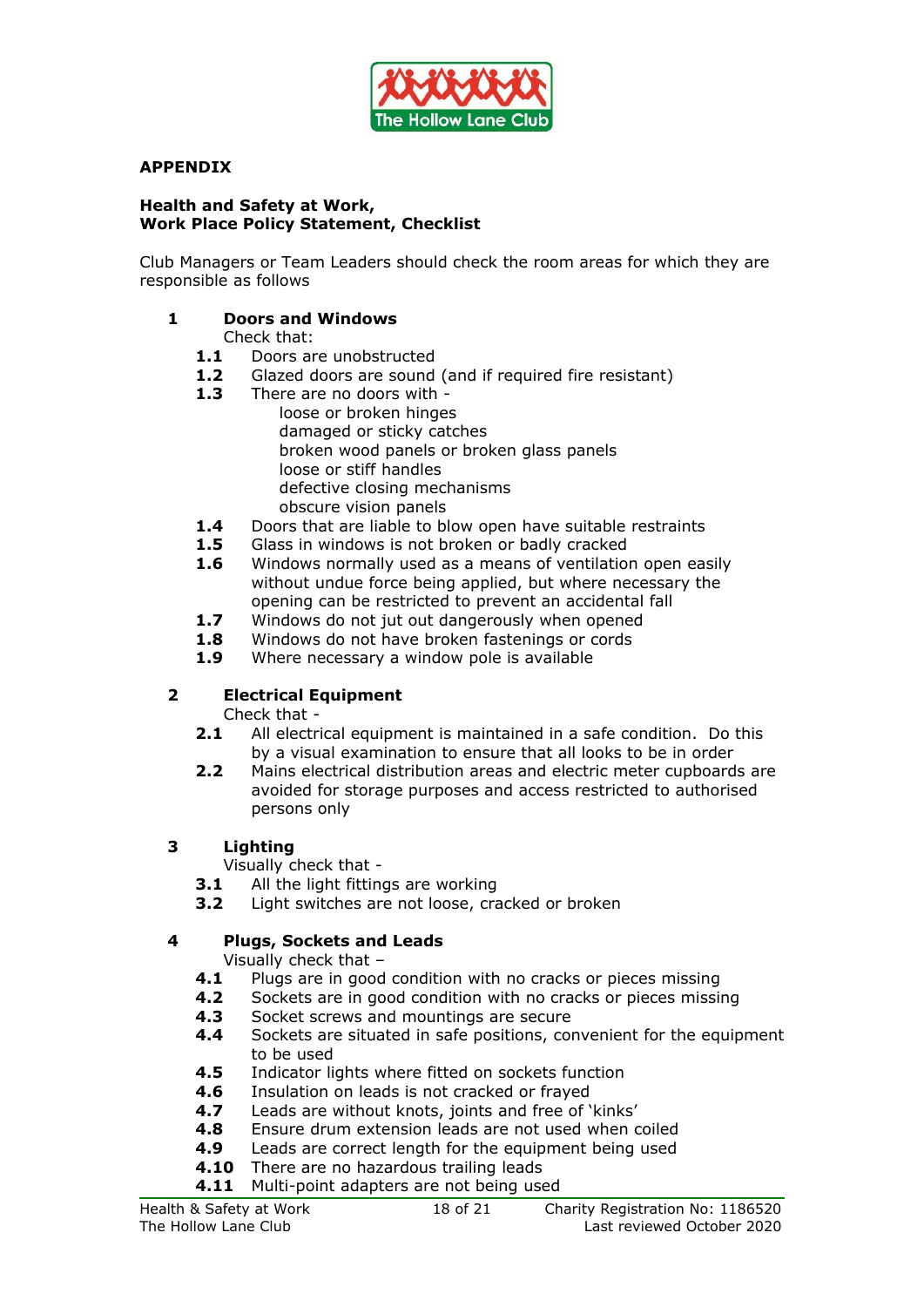

**4.12** Leads and flexible cable are securely fixed at both equipment and plug ends

#### **5 Electrical Equipment**

Check that –

- **5.1** Fixed and portable electrical equipment is not damaged and as far as you are aware in operation correctly
- **5.2** Copies of manufacturers' instructions/operating manuals are easily accessible
- **5.3** Equipment is only being used for purposes for which it was intended
- **5.4** All electrical equipment is switched off and where appropriate unplugged when not in use
- **5.5** On/off indicator lights where fitted function correctly
- **5.6** No unauthorised equipment is in use
- **5.7** Second-hand purchases or hired items of equipment have been test for safety before use

#### **6 Use of Gas**

Check that –

- **6.1** All gas taps are closed when not in use
- **6.2** The location of gas isolator valves and main gas cocks are known and accessible and that they are clearly labelled
- **6.3** Nothing is stored near gas meters
- **6.4** Portable LPG equipment is used in accordance with the Chief Fire Officer's recommendations

#### **7 Fire and Emergency**

Check that –

- **7.1** Evacuation procedures are prominently displayed in each room and drills are held regularly
- **7.2** Fire extinguishers are regularly checked
- **7.3** Fire alarms are audible throughout the building
- **7.4** All designated fire exits are clearly marked
- **7.5** Adequate assistance is provided for disabled in the event of fire or emergency
- **7.6** Materials are not used or stored in a manner likely to cause a fire hazard eg. near to a heat source

#### **8 First Aid**

Check that -

- **8.1** Notices are posted in prominent places indicating the name of members of staff responsible for first aid and the location of first aid boxes
- **8.2** Suitable equipped first aid boxes are available and easily accessible in each classroom
- **8.3** Disposable gloves are kept with first aid box
- **8.4** All club members' drugs are clearly labelled with full instructions and stored in child proof containers at the appropriate temperature

#### **9 General**

Check that –

**9.1** All cupboards fixed display units etc. are stable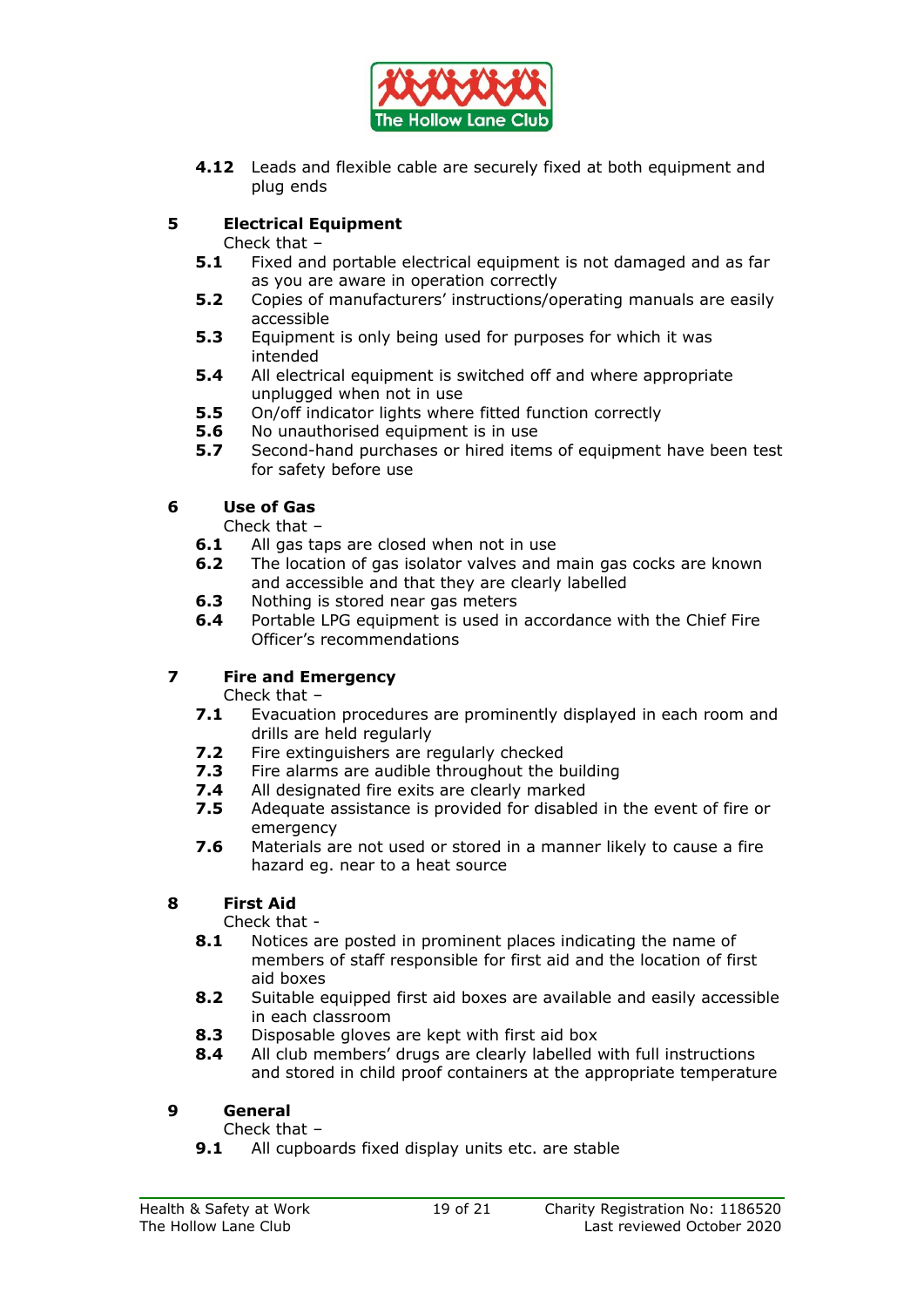

- **9.2** Classroom furniture is not so badly damaged as to be the cause of injury or hazard and that wherever possible there are no sharp edges or corners
- **9.3** Furniture is positioned safely
- **9.4** All shelf-mountings are secure

#### **2. GENERAL AREAS**

- (a) Corridors and Passageways
	- i) Steps/stair treads are not badly worn or broken
	- ii) Bannisters/rails are sound
	- iii) All areas are adequately lit
	- iv) Stair covering is sound, ie. trip free
	- v) All areas are free from obstruction
	- vi) Fire doors are not wedged or kept in a permanently open position
	- vii) Floors are not inherently slippery
	- viii) Vision panels are not obstructed on swing doors
- (b) Doors and Windows
	- i) Doors are unobstructed
	- ii) There are no doors with  $$ loose or broken hinges damaged or sticking catches defective closing mechanism
	- iii) Glass in windows is not broken or badly cracked
	- iv) Windows open easily without undue force, and allow for adequate ventilation
	- v) Where necessary a window pole is available

#### **3. ELECTRICAL EQUIPMENT**

Check by looking (visual inspection)

#### **(a) Cables and Plugs**

- i) For signs of damage, eg. cut, abrasions (apart from light scuffing) to the cable covering
- ii) Damage to the plug, eg. the casing is cracked or the pins are bent
- iii) Non standard joints including tape joints in the cable
- iv) The outer covering (sheath) of the cable not being gripped where it enters the plug of equipment. Looking to see if the coloured insulation of the internal wires is showing
- v) Leads are not coiled, nor trailing and have adequate length for the equipment used
- vi) Multi point adapters are not being used (except for the fuse multi gang extension sockets on low wattage equipment)

#### **(b) The Equipment**

- i) Copies of operating instructions are readily accessible
- ii) Equipment that has been used in conditions where it is not suitable, eg a wet or dusty area